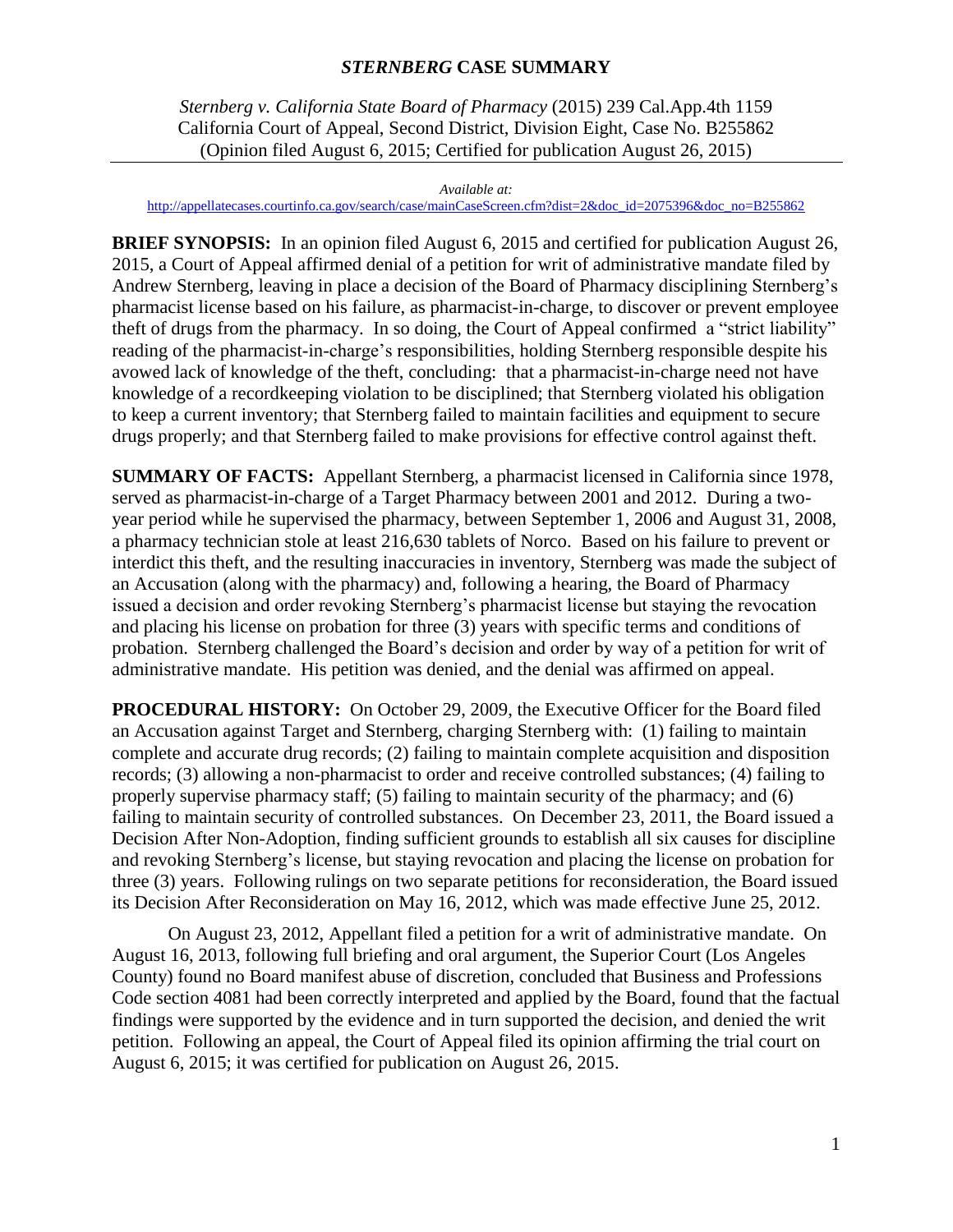(Hurtado) at the Target Pharmacy managed by Sternberg stole at least 216,630 tablets of Norco when Sternberg found a bottle of Norco in the store room. The pharmacy did not normally sell **CASE DETAILS:** According to the published Court of Appeal opinion, a pharmacy technician over the relevant time period by placing orders for up to 3,000 tablets to be delivered to the pharmacy on a day she was scheduled to work. She did this approximately 85 times, as often as three times a week. When orders arrived, she took the delivery to a work station farthest away from the pharmacist's station. She would then remove the bottles, hide them in the store room, and destroy the packing invoice. When the pharmacist on duty took a break, she would go to the store room, put bottles in her purse, and take them out to her car. Her theft was discovered only or dispense Norco, so Sternberg notified Target management and an investigation was begun.

 usually sell Norco tablets and there were no Norco sales at all during six months when Hurtado The Court of Appeal cited the Board's conclusion (in its Decision After Reconsideration) that the scope of the theft was "staggering," especially considering that the pharmacy did not was not working. The opinion also quoted at length from other Board findings, including:

- delivered. He "never" looked at the invoices as they arrived and did not check invoices against drugs received. The invoices were stored in a box, and not checked regularly by Although Sternberg testified that "everybody that works in the pharmacy knows that the law prevents anybody from signing for deliveries, except a pharmacist" (Bus. & Prof. Code, § 4059.5, subd. (a)), he did not present any evidence of how that requirement was implemented or enforced. Moreover, when drug deliveries were made to the pharmacy, Sternberg typically signed a "delivery log" that only disclosed how many containers were being delivered, not what was in the containers. His practice was to count the number of bottles, and then give the tote to a technician to take care of unpacking the drugs, placing labels on the bottles, and checking the invoice/packing slip to ensure ordered items were any pharmacist. Only "occasionally" would Sternberg or another pharmacist look at the invoices, and then to look "for a specific drug that we had to order for somebody to see if it came in . . ." "As a result, the missing inventory and invoices were only discovered by chance, and not for at least 18 months." (239 Cal.App.4th 1159, 1163-1164.)
- lunch or institute other security measures to ensure adequate supervision. The pharmacy Sternberg also did not require the pharmacy to close while the pharmacist on duty went to telephone ordering system also permitted anyone with the pharmacy access code to place drug orders from anywhere. Hurtado apparently had the code and placed orders from her home, which Sternberg failed to audit. Sternberg signed for approximately 25 percent of the Norco deliveries and Hurtado signed for three deliveries herself, contrary to law. On two of the three days Hurtado did so, Sternberg was not working. (*Id.* at p. 1164.)

 did not require "knowledge" to impose discipline for inaccurate inventory; that "strict liability" is proper in this context; that while the Board improperly relied on Sternberg's failure to *prove*  ordering passcode or adequately control or audit telephone ordering sufficed to sustain the fifth of the pharmacy's "facilities" and "equipment"; and that Sternberg's failure to control or audit orders or to implement other procedures such as random audits or checks to avert theft sufficed The Court of Appeal concluded: that Business and Professions Code section 4081, understood in combination with a pharmacist-in-charge's responsibility for pharmacy compliance (Bus. & Prof. Code, § 4113, subd. (c)) and the obligation to protect the public (Bus. & Prof. Code, § 4001.1), adequate security procedures as in itself a basis for discipline, his failure to restrict access to the cause for discipline (lack of pharmacy security), inasmuch as the phone ordering system was part to sustain the sixth cause for discipline (lack of drug security). (*Id.* at pp. 1170-1172.)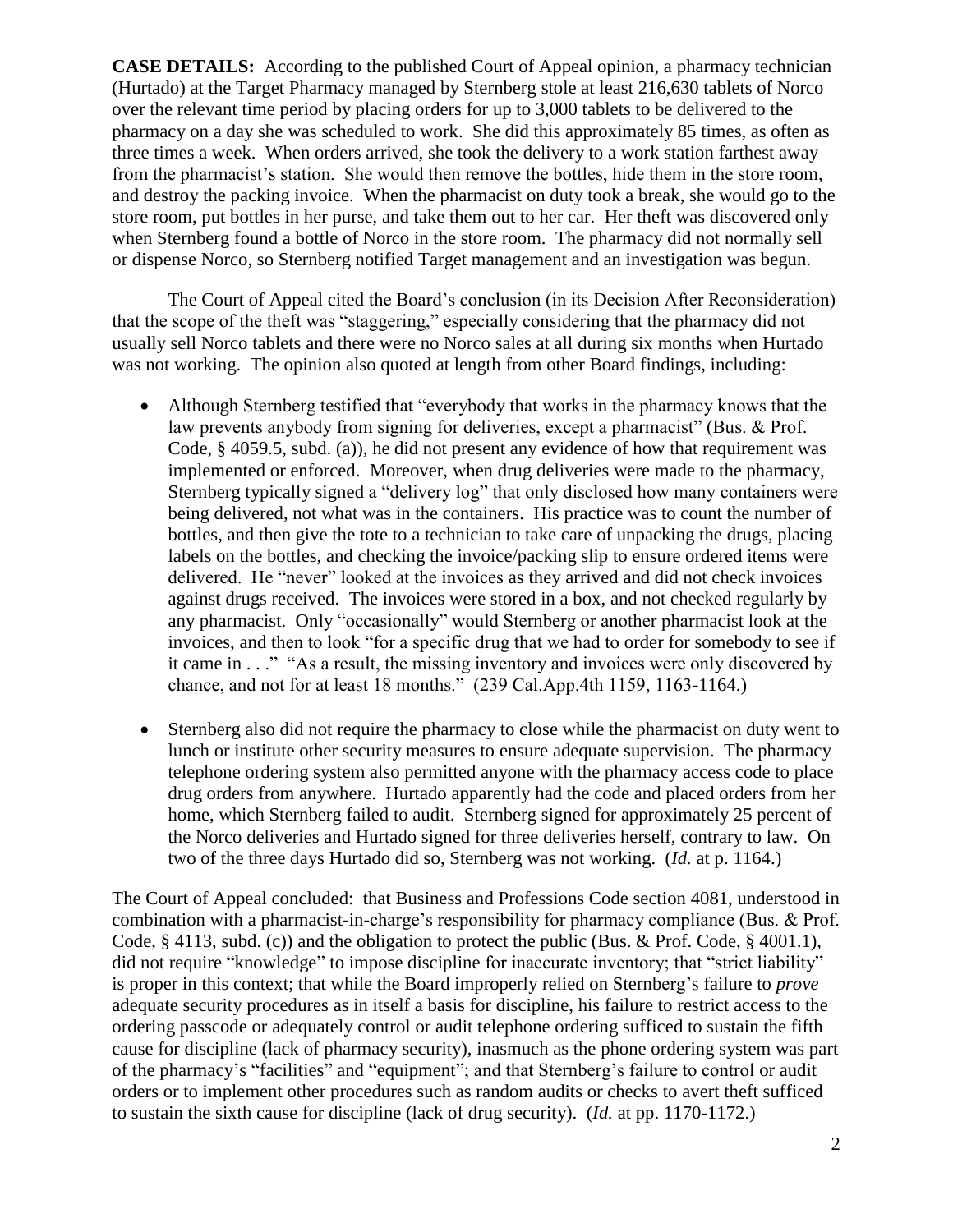# **Sternberg v. California State Bd. of Pharmacy**

Court of Appeal of California, Second Appellate District, Division Eight August 6, 2015, Opinion Filed B255862

#### **Reporter**

239 Cal. App. 4th 1159; 191 Cal. Rptr. 3d 691; 2015 Cal. App. LEXIS 740

ANDREW M. STERNBERG, Plaintiff and Appellant, v. CALIFORNIA STATE BOARD OF PHARMACY, Defendant and Respondent.

**Prior History: [\*\*\*1]** APPEAL from a judgment of the Superior Court of Los Angeles County, No. BS138984, Robert H. O'Brien, Judge.

**Disposition:** Affirmed.

**Counsel:** Andrew M. Sternberg, in pro. per., for Plaintiff and Appellant.

Kamala D. Harris, Attorney General, Linda K. Schneider, Assistant Attorney General, Thomas L. Rinaldi and Zachary T. Fanselow, Deputy Attorneys General, for Plaintiff and Respondent.

**Judges:** Opinion by Flier, J., with Bigelow, P. J., and Ohta, J.,\*

**Opinion by:** Flier, J.

## **Opinion**

**[\*\*693] FLIER, J.**—Representing himself, Andrew M. Sternberg appeals the trial court's denial of a petition for a writ of administrative mandate. (Code Civ. Proc., § 1094.5.) He seeks to reverse a decision by the California State Board **[\*1162]** of Pharmacy (Board) subjecting his pharmacist's license to discipline following the discovery of an employee's widespread theft of a dangerous drug from the pharmacy Sternberg supervised as the pharmacist-in-charge. We affirm.

#### **BACKGROUND**

Sternberg obtained his pharmacy license in 1978. Between 2001 and 2012, he worked as the pharmacist-in-charge at a Target store in West Hills, California. During a two-year period while he supervised **[\*\*\*2]** the Target pharmacy—September 1, 2006, to August 31, 2008—Imelda Hurtado, a pharmacy technician,

Judge of the Los Angeles Superior Court, assigned by the Chief Justice pursuant to article VI, section 6 of the California Constitution.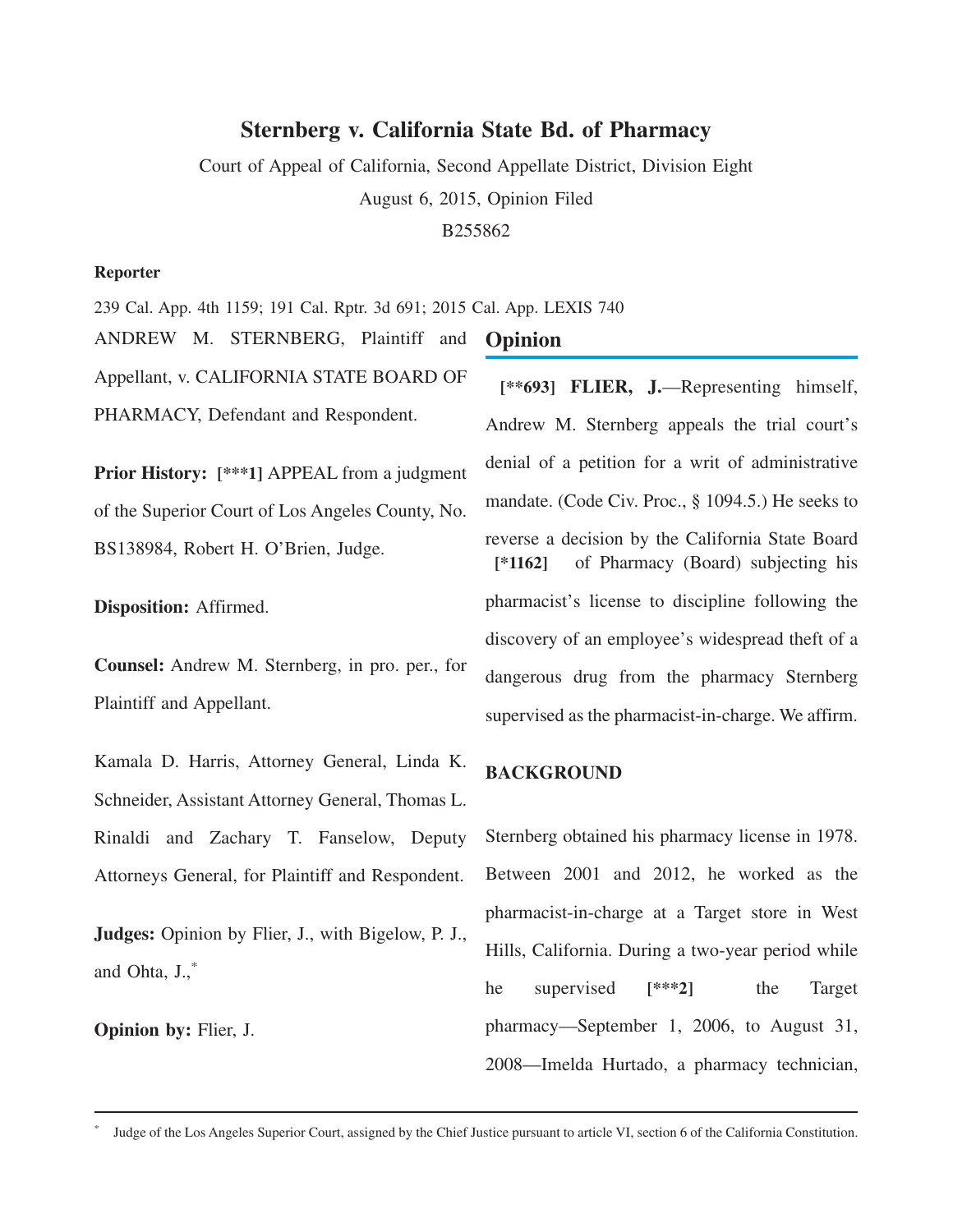stole at least  $216,630$  tablets of Norco<sup>1</sup> from the pharmacy, with an estimated retail value of up to \$1.50 per tablet, or \$324,945, and street value of up to \$5 per tablet, or \$1,083,150. Sternberg was subject to licensing discipline for the theft. Prior to this incident, Sternberg had no history of discipline.

Hurtado accomplished this theft as follows: She would place orders for up to 3,000 tablets (six bottles with 500 tablets per bottle) to be delivered to the pharmacy on a day she was scheduled to work. She did this approximately 85 times, as often as three times a week. When orders arrived, she would take the delivery to the workstation farthest away from the pharmacist's station. She would then remove the six bottles, hide them in the storeroom, and destroy the packing invoice. When the pharmacist on duty took a lunch break, she would go to the storeroom, put three bottles in her purse, and take them out to her car. **[\*\*\*3]** Later in the day, when the pharmacist was on a break, she would take the other three bottles to her car in the same manner. Her theft was discovered when Sternberg found a bottle of Norco in the storeroom. The Target pharmacy normally did not sell Norco, so Sternberg notified Target management and Target initiated a loss prevention investigation. Hurtado was eventually caught on surveillance and arrested with 3,000 stolen Norco tablets.

Based on this incident, the Board filed an accusation against Sternberg (as well as Target, which was resolved) alleging six causes for discipline: (1) a violation of Business and Professions Code sections 4301, subdivisions (j) and  $(o)$ , 4005, 4081, and 4105,<sup>2</sup> and California Code of Regulations, **[\*\*694]** title 16, **[\*1163]** section 1718, for failure to maintain a complete and accurate record for all controlled substances/dangerous drugs received, sold, or otherwise disposed of; (2) a violation of sections 4301, subdivisions (j) and (*o*), 4081, subdivision (a), and 4105 for failing to maintain records of acquisition and disposition for three years; (3) a violation of sections 4301, subdivision (*o*) and 4059.5 for allowing Hurtado, a nonpharmacist, to order and sign for three deliveries of the Norco; (4) a violation of sections 4301, subdivision (*o*) and 4115, subdivision (h) for failing to properly supervise Hurtado and allowing her to steal the

<sup>1</sup> Norco is a drug combining nonnarcotic acetaminophen with narcotic hydrocodone. It is a dangerous drug pursuant to Business and Professions Code section 4022 and a schedule III controlled substance pursuant to Health and Safety Code section 11056, subdivision  $(e)(4)$ .

<sup>&</sup>lt;sup>2</sup> All undesignated statutory citations are to the Business and Professions Code unless otherwise noted.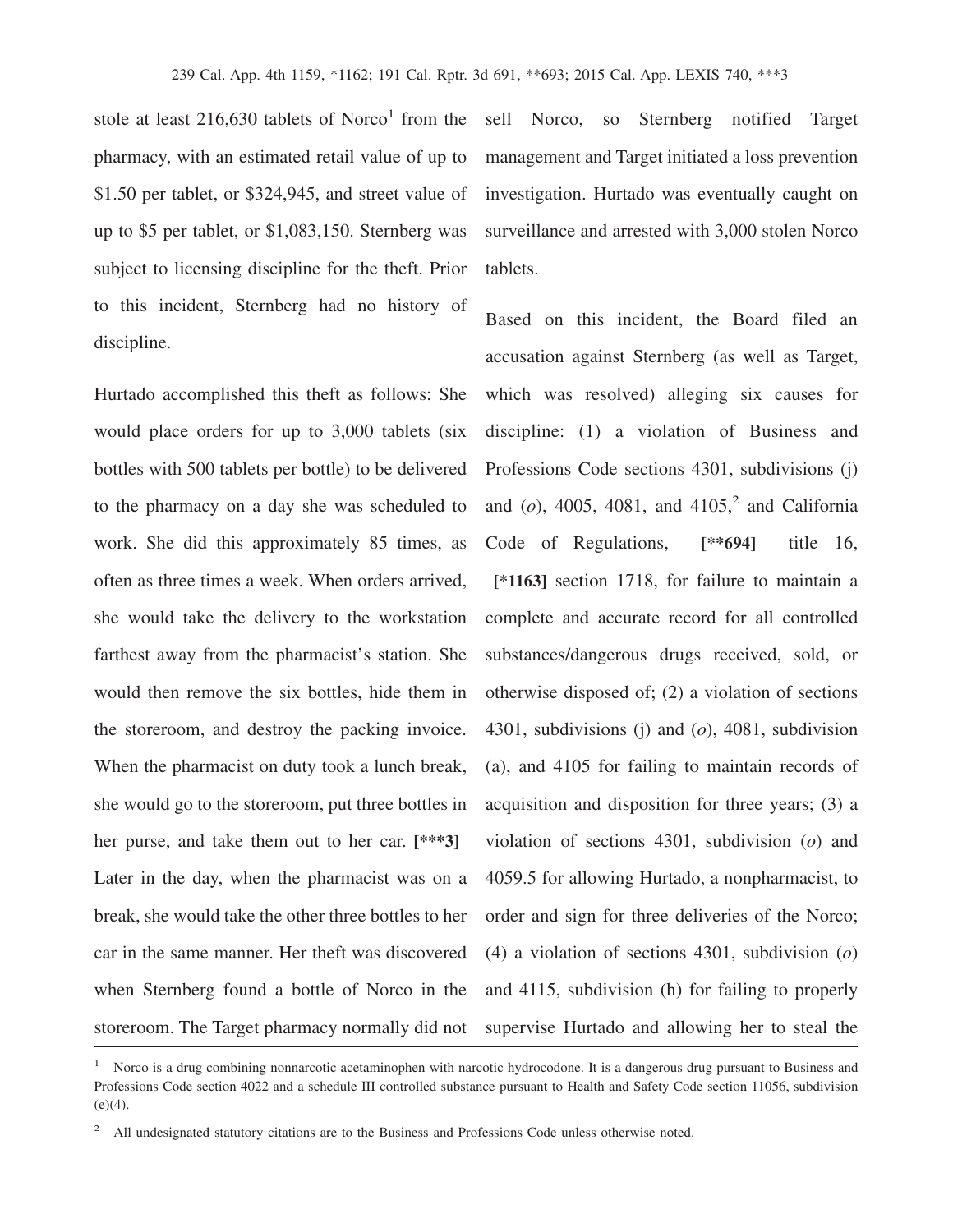Norco; (5) a violation  $[***4]$  of sections 4301, subdivision (*o*) and 4005 and California Code of Regulations, title 16, section 1714, subdivision (b) for failing to secure and maintain the facilities, space, fixtures, and equipment from theft; and (6) a violation of sections 4301, subdivision (*o*) and 4005 and California Code of Regulations, title 16, section 1714, subdivision (d), for failing to provide effective controls to prevent the theft of the Norco and maintain records for the drug.

Sternberg timely filed a notice of defense, requesting a hearing on the six grounds. After a hearing, an administrative law judge issued a proposed decision finding Sternberg liable on all but the fifth ground and proposing to publicly reprove him. The Board rejected that decision and instead found Sternberg liable on all six grounds, revoking his pharmacist's license but staying the revocation and placing his license on probation for three years with specific conditions.

In its decision, the Board considered the scope of the theft "staggering," particularly considering the pharmacy did not ordinarily sell Norco tablets and there were no Norco sales at all during a six-month period when Hurtado was not employed at the pharmacy. It made detailed factual findings on Sternberg's inventory and supervisory lapses:

"The wholesaler **[\*\*\*5]** ('supplier') typically delivered the drug orders to the pharmacy between 12:30 p.m. and 1:00 p.m. … Section 4059.5 of the Pharmacy Law requires that a pharmacist sign for and receive all dangerous drugs or devices delivered to a pharmacy. [Sternberg] testified that his policy was that 'everybody that works in the pharmacy knows that the law prevents anybody from signing for deliveries, except a pharmacist.' … [Sternberg] did not explain how he would enforce that policy, nor was there any evidence presented as to how that would be implemented. With respect to receipt of drug deliveries, when [Sternberg] signed for the delivery of dangerous drugs he would sign a 'delivery log that is supplied by the supplier'; however, that log only disclosed how many containers were being delivered, not what was in the actual containers. … He would then count the number of bottles, and **[\*1164]** give the tote to a pharmacy technician who he assigned to take care of unpacking the drugs, placing appropriate shelf labels on the bottles, and checking the invoice/packing slip inside the box to assure that the supplier delivered what was ordered. After [Sternberg] signed for the drugs, he 'never' looked at the invoices **[\*\*\*6]** being taken out of the delivery container and did not check the invoices against the drugs he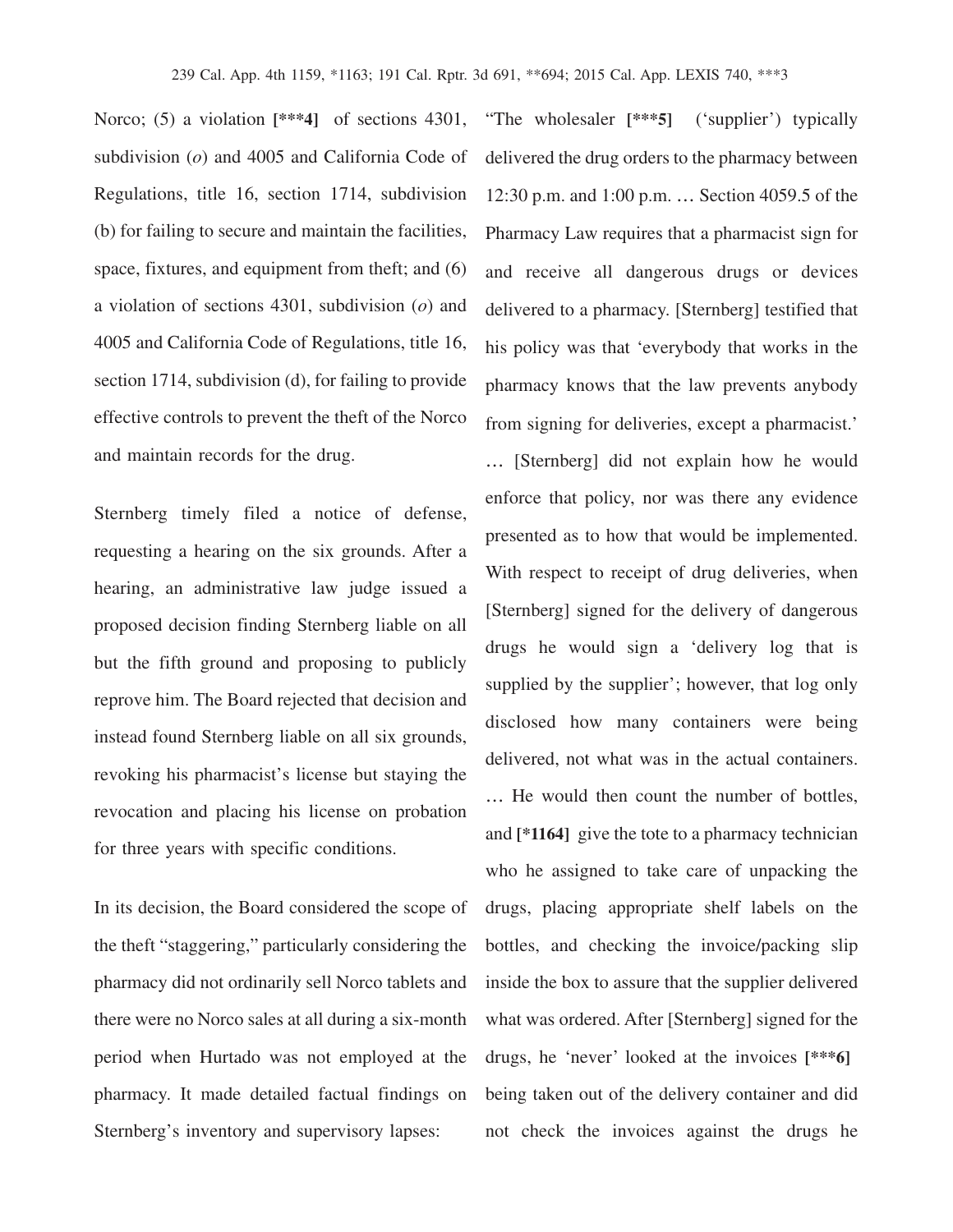received. … [Sternberg] admitted that as the Pharmacist-in-Charge he had the 'discretion' to examine the invoices, but chose not to do so. … The invoices he received were given to a pharmacy technician, who then placed them in a box under a counter. After the box was filled, it was then transferred to a 'little storage area'in the pharmacy. … The box was not checked regularly by any pharmacists, but 'occasionally' [Sternberg] or another pharmacist would look at those invoices, but only 'for a specific drug that we had to **[\*\*695]** order for somebody to see if it came in or if it didn't come in.' … As a result, the missing inventory and invoices were only discovered by chance, and not for at least 18 months … ." (Citations & fn. omitted.)

The Board further found Sternberg did not require the pharmacy to close while the pharmacist on duty went to lunch or implement other security measures to ensure adequate supervision of the pharmacy. The pharmacy's telephonic ordering system also permitted anyone with the pharmacy's access code to place orders from anywhere, and Hurtado had that **[\*\*\*7]** code and apparently placed orders from her home, which Sternberg failed to audit. The Board also noted that Sternberg signed for approximately 25 percent of the Norco deliveries and Hurtado signed for three deliveries herself, which she was not permitted by law to do. Sternberg was not working on two of the three days she signed for deliveries.

According to the Board, had Sternberg "properly supervised staff and conducted random checks of the containers that [Sternberg] was signing for, the thefts may have been discovered much sooner. [Sternberg's] failure to do random checks of the invoices or orders coming in allowed Hurtado the opportunity to destroy any paper evidence that might have alerted [Sternberg] to her thefts. Further, there was no evidence that loss prevention practices were in place, such as secured equipment for the storage of such drugs. The delivery of 3000 tablets to the pharmacy at one time and the disappearance of such drugs from a 'secured' location would have been discovered by [Sternberg] if proper management and supervision … had occurred."

Finally, the Board rejected testimony from Sternberg's expert witness, who testified "that it is not the custom and practice, **[\*\*\*8]** nor the standard of care in the community, for a pharmacist to watch the technician open a drug delivery tote and label the bottles and that the pharmacist is ordinarily occupied with either checking the prescriptions filled by other personnel, or consulting with **[\*1165]** clients about their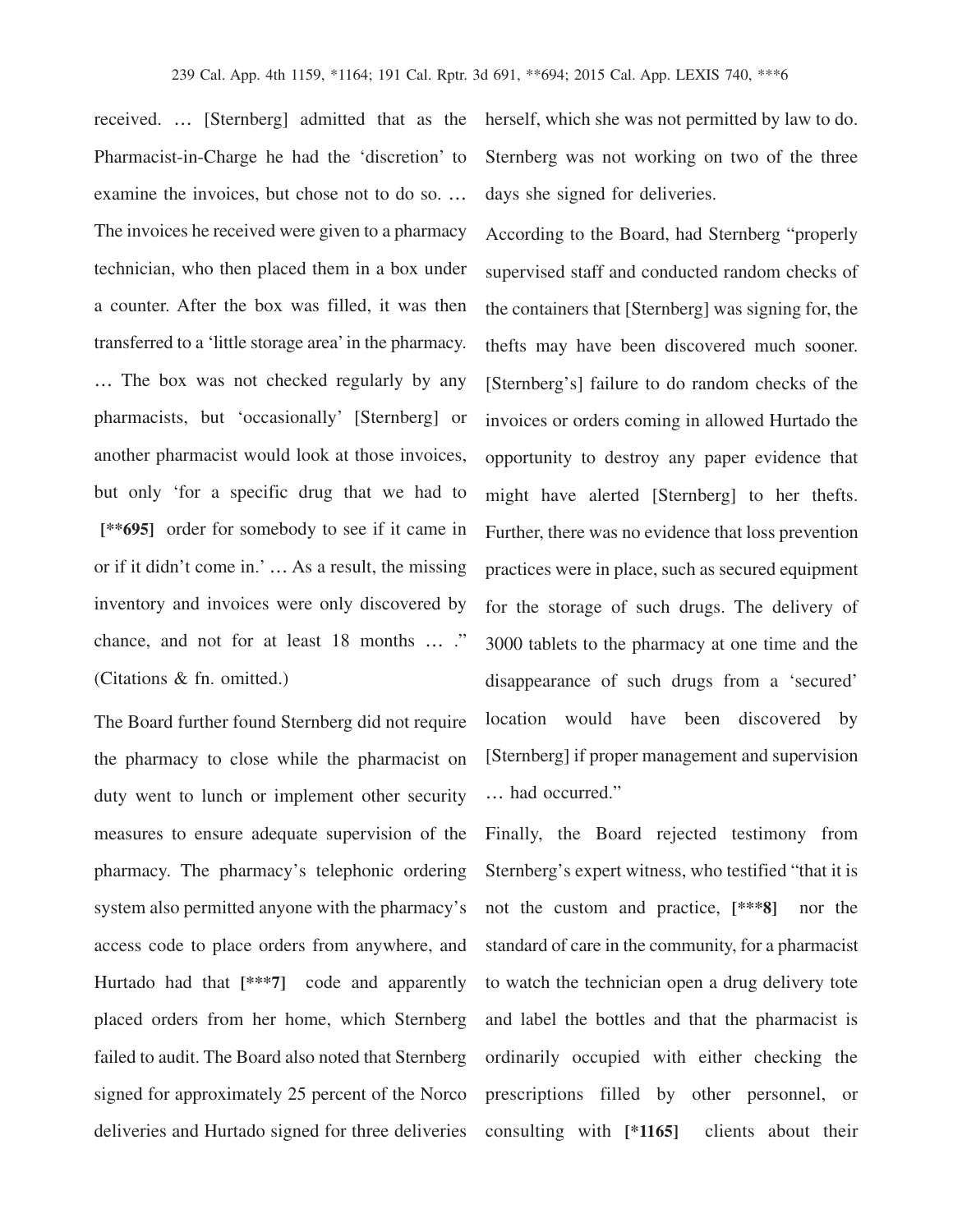medications … ." The Board called the opinion "neither an accurate nor complete assessment of what is required under the law." Instead, according to the Board's expert witness, who was also a pharmacist and whom the Board described as having "specialized knowledge and experience in this area," the pharmacist-in-charge's legal duties included "overseeing the daily operations of the pharmacy and being the 'person responsible for their compliance with pharmacy law.' … Based upon these responsibilities, it is expected that the pharmacist-in-charge would perform some random audits of drug deliveries that he signed for, conduct checks of his staff's work, and actively participate in checking inventory as well as the drugs delivered to the pharmacy. These acts did not occur in this case." (Citation omitted.)

As part of its conclusions of law, the Board interpreted section 4081 to hold a pharmacist-in-charge responsible **[\*\*\*9]** for violations regardless of whether he or she had actual knowledge of the violations or authorized the violations.

Sternberg thereafter requested reconsideration of the decision, which the Board granted, limited to modifying the "tolling of probation" condition of probation. Sternberg requested reconsideration a second time, but the Board denied the request.

Sternberg then petitioned for a writ of administrative mandamus in the trial court pursuant to Code of Civil Procedure section 1094.5. He contended the Board erred in three ways: (1) it improperly found he had a duty to randomly audit **[\*\*696]** invoices and keep scheduled drugs locked in a secured area, given Hurtado destroyed invoices and hid the Norco so no one else knew it was in the pharmacy; (2) it improperly found the pharmacist-in-charge's duties included performing random audits of drug deliveries, checking staff work, and participating in checking inventory delivered to the pharmacy because neither side's expert testified that the pharmacist-in-charge had those duties; and (3) the Board incorrectly interpreted Business and Professions Code section 4081 to apply to him when he did not know Hurtado was stealing the Norco.<sup>3</sup>

Exercising its independent judgment, the trial court denied the petition, finding the Board correctly interpreted section 4081, the evidence supported the Board's findings, those findings supported the Board's decision, and the Board did

<sup>&</sup>lt;sup>3</sup> He also challenged two orders by the Board, but he does not raise those contentions on appeal. [\*\*\*10]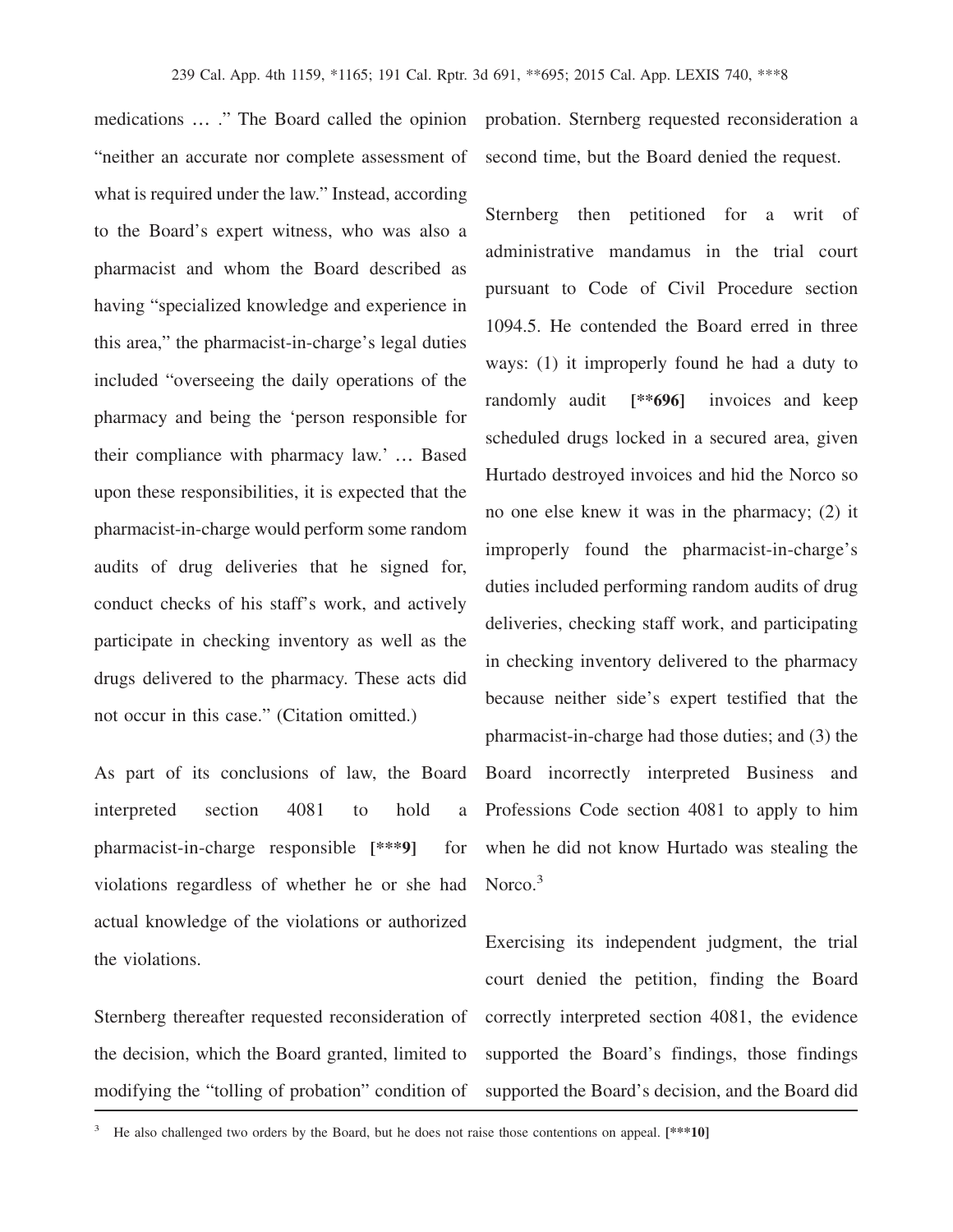not abuse its discretion in imposing discipline. Sternberg timely appealed.

**[\*1166]**

## **DISCUSSION**<sup>4</sup>

#### 1. *Standard of Review*

This case involves a writ brought pursuant to Code of Civil Procedure section 1094.5, which provides in relevant part, "The inquiry in such a case shall extend to the questions whether the respondent has proceeded without, or in excess of, jurisdiction; whether there was a fair trial; and whether there was any prejudicial abuse of discretion. Abuse of discretion is established if the respondent has not proceeded in the manner required by law, the order or decision is not supported by the findings, or the findings are not supported by the evidence." (Code Civ. Proc., § 1094.5, subd. (b).) "Where it is claimed that the findings are not supported by the evidence, **[\*\*\*11]** in cases in which the court is authorized by law to exercise its independent judgment on the evidence, abuse of discretion is established if the court determines that the findings are not supported by the weight of the evidence." (Code Civ. Proc., §

Because Sternberg has a fundamental right to maintain his pharmacy license, the trial court properly exercised independent judgment in reviewing the Board's decision. (*Hoang v. California State Bd. of Pharmacy* (2014) 230 Cal.App.4th 448, 455 [178 Cal. Rptr. 3d 522].) On appeal, we review the trial court's factual determinations for substantial evidence and we review questions of law de novo. (*Governing Bd. of Ripon Unified School Dist. v. Commission on Professional Competence* (2009) 177 Cal.App.4th 1379, 1384 [99 Cal. Rptr. 3d 903]; see *Hoang, supra*, at p. 456.) In reviewing for substantial evidence, we "'must resolve all conflicts in favor of the party prevailing in the superior court and must give that party the benefit of every reasonable inference in support of the judgment.' [Citation.] If more than one rational inference can be deduced from the facts, we may not replace the trial court's conclusions with our own. [Citation.] We may reverse the trial court if it fails to make a necessary factual determination and if its decision is based upon a faulty conclusion of law." (*Tellis v. Contractors' State License Bd.* (2000) 79 Cal.App.4th 153, 158 [93 Cal. Rptr. 2d 734].)

1094.5, subd. (c).) **[\*\*697]** 2. *Interpretation of Section 4081*

<sup>&</sup>lt;sup>4</sup> Sternberg has not challenged two of the grounds for discipline on appeal, so the Board argues Sternberg's discipline would remain valid regardless of the outcome of this appeal. Because we find the other four grounds for discipline were valid, we need not address this issue.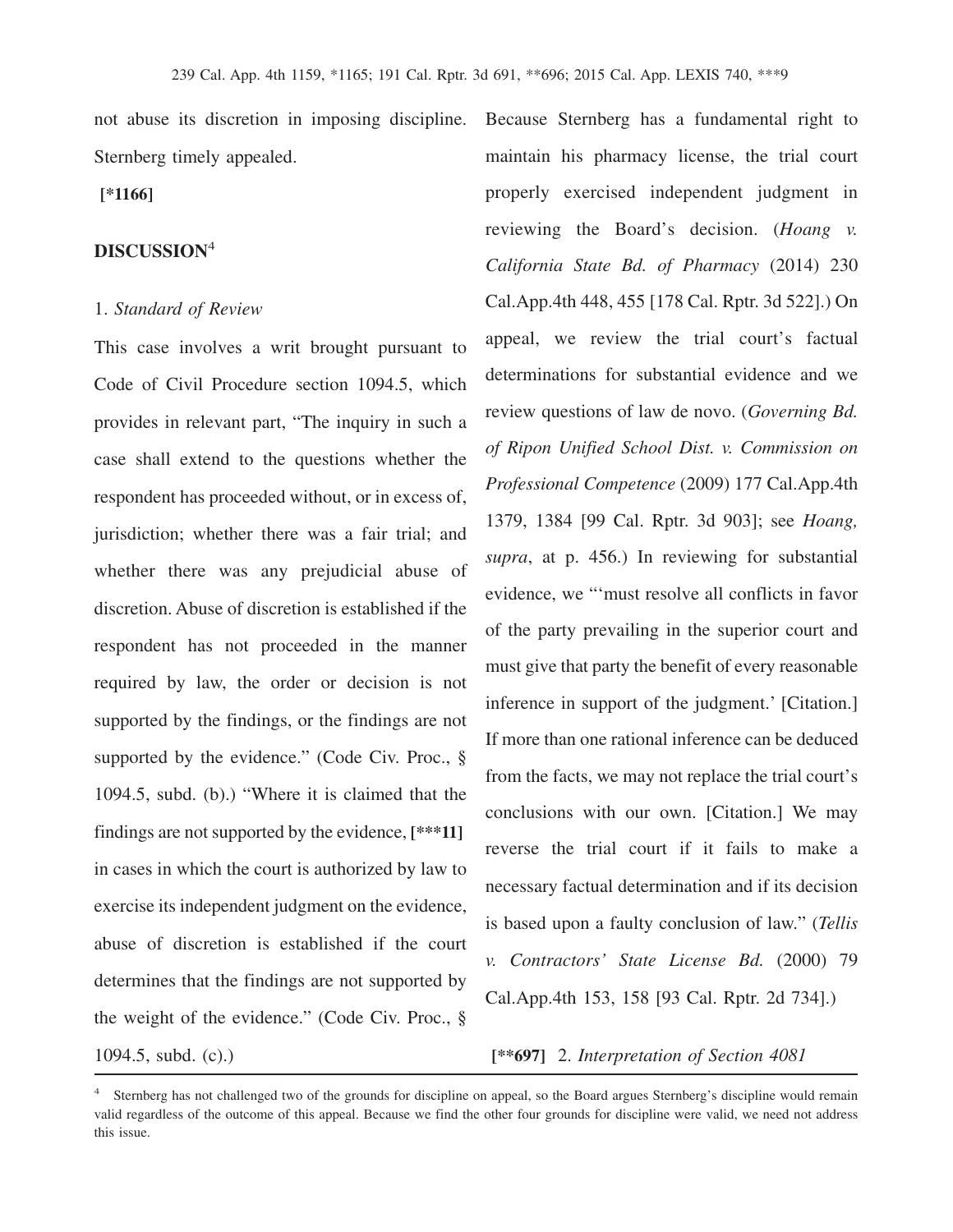(1) As the pharmacist-in-charge, Sternberg was "responsible for [the] pharmacy's compliance with all state **[\*\*\*12]** and federal laws and regulations **[\*1167]** pertaining to the practice of pharmacy." (§ 4113, subd. (c); see § 4036.5 [defining pharmacist-in-charge as "the supervisor or manager responsible for ensuring the pharmacy's compliance with all state and federal laws and regulations pertaining to the practice of pharmacy"].) That includes section 4081, which states: "(a) All records of manufacture and of sale, acquisition, receipt, shipment, or disposition of dangerous drugs or dangerous devices shall be at all times during business hours open to inspection by authorized officers of the law, and shall be preserved for at least three years from the date of making. A current inventory shall be kept by every manufacturer, wholesaler, third-party logistics provider, pharmacy, veterinary food-animal drug retailer, physician, dentist, podiatrist, veterinarian, laboratory, clinic, hospital, institution, or establishment holding a currently valid and unrevoked certificate, license, permit, registration, or exemption under Division 2 (commencing with Section 1200) of the Health and Safety Code or under Part 4 (commencing with Section 16000) of Division 9 of the Welfare and Institutions Code who maintains a stock of dangerous drugs or dangerous devices. [¶] (b) The

owner, **[\*\*\*13]** officer, and partner of a pharmacy, wholesaler, third-party logistics provider, or veterinary food-animal drug retailer shall be jointly responsible, with the pharmacist-in-charge, responsible manager, or designated representative-in-charge, for maintaining the records and inventory described in this section. [¶] (c) The pharmacist-in-charge, responsible manager, or designated representative-in-charge shall not be criminally responsible for acts of the owner, officer, partner, or employee that violate this section and of which the pharmacist-in-charge, responsible manager, or designated representative-in-charge had no knowledge, or in which he or she did not knowingly participate."

(2) Sternberg argues the Board improperly upheld the first and second causes for discipline by too broadly interpreting section 4081 to support discipline even when the pharmacist-in-charge was unaware of the improper conduct leading to the inaccurate and incomplete inventory records. To assess his claim, we apply familiar principles of statutory construction: "'[O]ur goal is "to ascertain the intent of the enacting legislative body so that we may adopt the construction that best effectuates the purpose of the law."' [Citation.] **[\*\*\*14]** First, we must look to the words of the statute, which generally provide the most reliable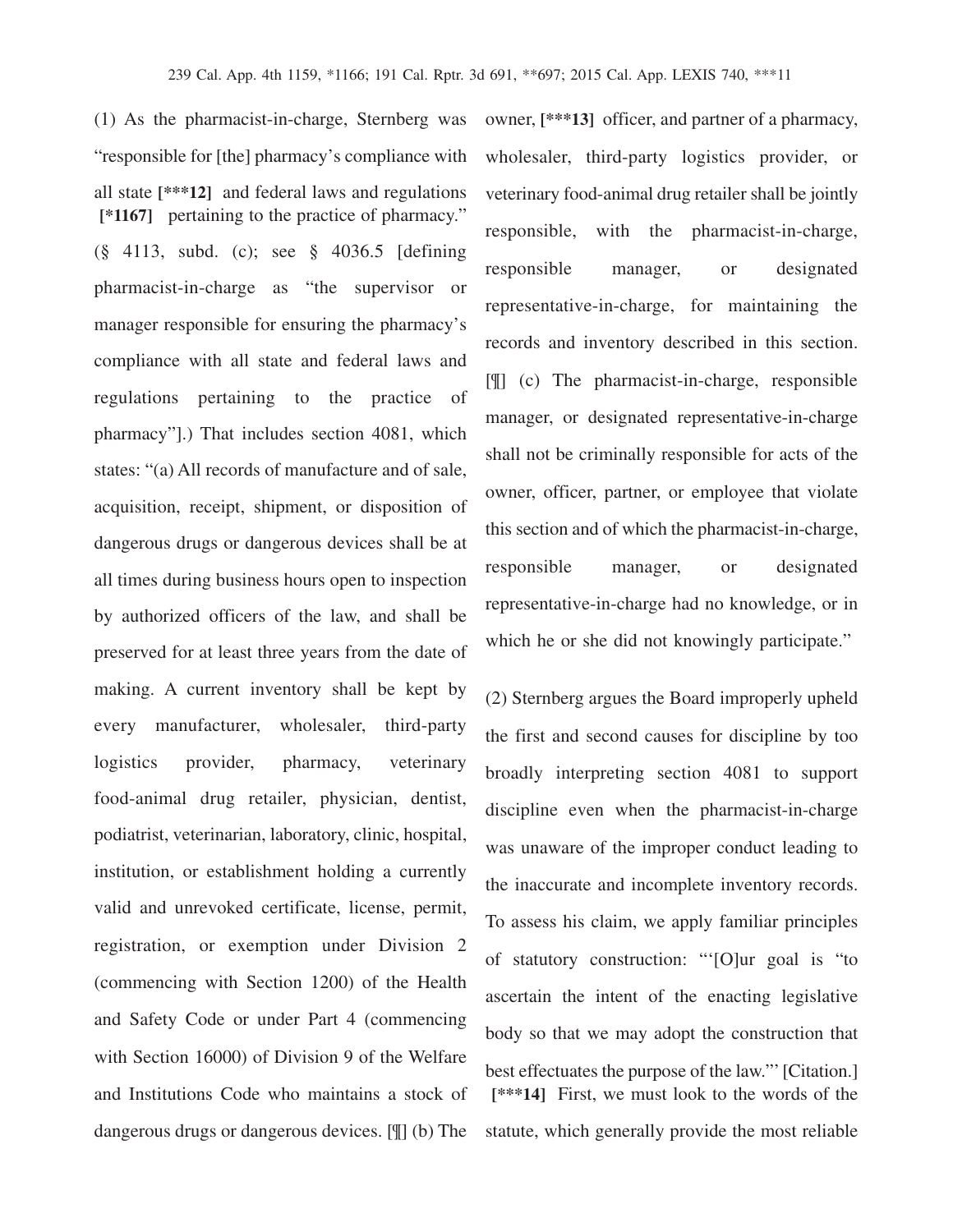indicator of legislative intent. [Citation.] If the may not be inserted into a statute that the statutory language is unambiguous, then we presume the Legislature meant what it said and our inquiry ends. [Citation.] We give words in a statute their plain and commonsense meaning, and we avoid a construction that would produce absurd results, which we presume the Legislature did not intend. [Citation.] We also 'do not construe statutes in isolation; rather, we construe every statute with reference to the whole system of law of which it is a part, so that **[\*1168]** all may be harmonized and anomalies avoided.'" (*Barker v. Garza* (2013) 218 Cal.App.4th 1449, 1454 [160 Cal. Rptr. 3d 891].) As the agency charged with administering and enforcing the pharmacy statutes (§ 4001, subd. (a)), the Board's interpretation of section 4081 is entitled to deference unless it is clearly erroneous. (*San Mateo City School Dist. v. Public Employment Relations Bd.* (1983) 33 Cal.3d 850, 856 [191 Cal. Rptr. 800, 663 P.2d 523].)

**[\*\*698]** (3) The Board properly interpreted section 4081 not to require knowledge in order to impose licensing discipline. The language of subdivisions (a) and (b) of section 4081 contains no express knowledge requirement, and language

Legislature has omitted. (*Conrad v. Medical Bd. of California* (1996) 48 Cal.App.4th 1038, 1046 [55 Cal. Rptr. 2d 901]; *Khan v. Medical Board* (1993) 12 Cal.App.4th 1834, 1845 [16 Cal. Rptr. 2d 385] (*Khan*) ["The Legislature's failure to include 'knowingly' or 'intentionally' or other qualifying words **[\*\*\*15]** signals that it did not intend either guilty knowledge or intent to be elements of" the licensing statute at issue.].) This is particularly true in light of section 4081, subdivision (c), which provides that a pharmacist-in-charge may not be *criminally* liable for an employee's violation of section 4081 if he or she did not know the violation occurred. (4) (See *Telish v. State Personnel Bd.* (2015) 234 Cal.App.4th 1479, 1490 [184 Cal. Rptr. 3d 873] [applying the maxim *expressio unius est exclusio alterius*, meaning "'"the expression of certain things in a statute necessarily involves exclusion of other things not expressed …"'"]; *Khan, supra*, at pp. 1844–1845 [refusing to imply knowledge requirement into medical licensing statute given other statutes in same article contained express knowledge requirement]. $)^5$ 

<sup>&</sup>lt;sup>5</sup> For the first time in his reply brief, Sternberg contends section 4081, subdivision (c) is not relevant in light of section 4332, which states, "Any person who fails, neglects, or refuses to maintain the records required by Section 4081 or who, when called upon by an authorized officer or a member of the board, fails, neglects, or refuses to produce or provide the records within a reasonable time, or who willfully produces or furnishes records that are false, is guilty of a misdemeanor." But section 4081, subdivision (c) and section 4332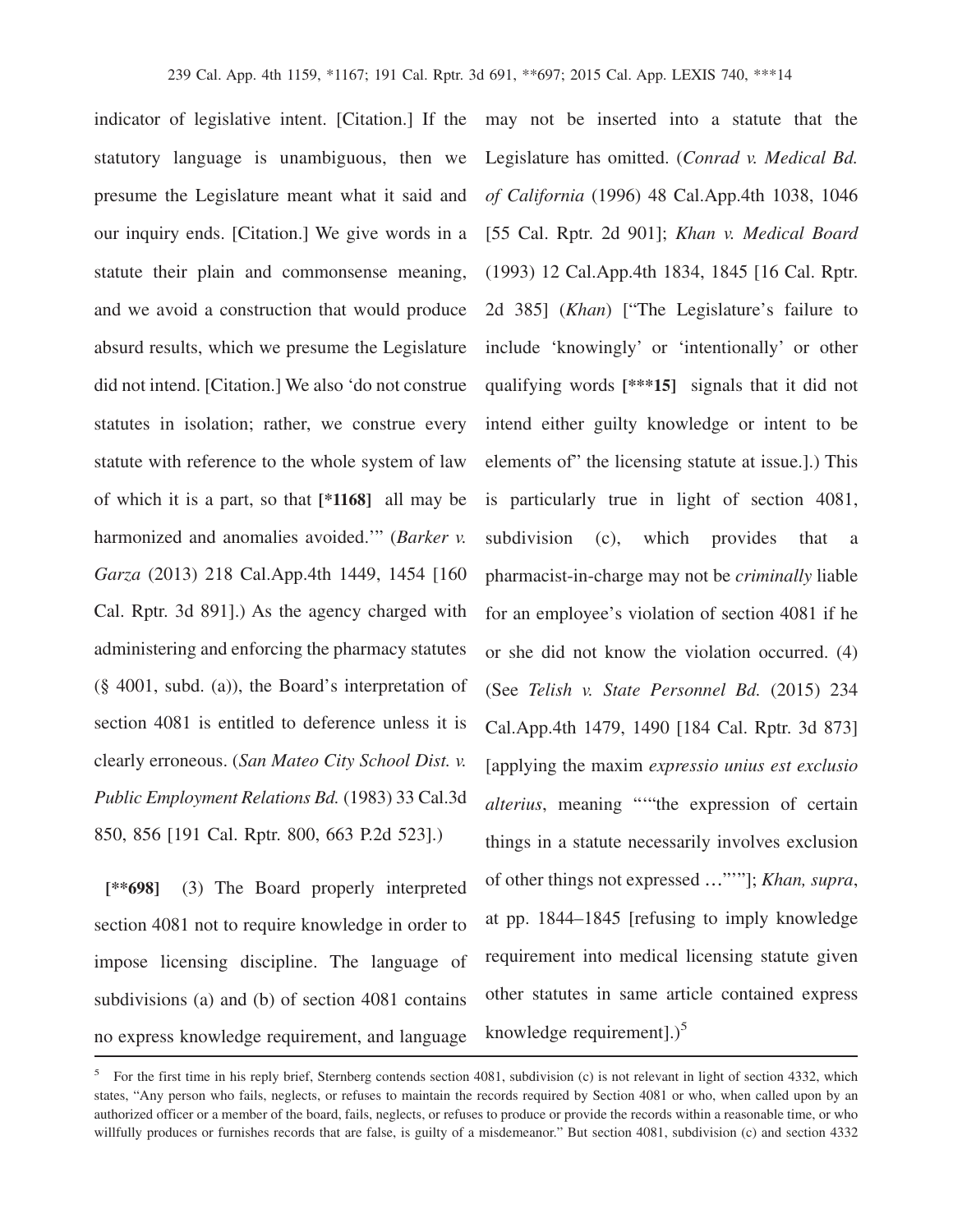The Board's interpretation also supports the purpose of protecting the public by encouraging pharmacists-in-charge to take necessary precautions to adequately supervise and maintain the inventory of dangerous drugs. (§ 4001.1 ["Protection of the public shall be the highest priority for the California State Board of Pharmacy in exercising its licensing, regulatory, and disciplinary functions. Whenever the protection of the public is inconsistent with other **[\*1169]** interests sought to be promoted, the protection of the public shall be paramount."]; see *Khan, supra*, 12 Cal.App.4th at p. 1845 [refusing to imply knowledge requirement in medical licensing statute, which served the purpose of protecting the public].) And imposing strict liability is consistent with other cases imposing strict liability under other licensing statutes. (See *Margarito v. State Athletic Com.* (2010) 189 Cal.App.4th 159, 168–169 [116 Cal. Rptr. 3d 888] [collecting cases]; see also *Brodsky v. Cal. State Bd. of Pharmacy* (1959) 173 [Cal.App.2d](https://Cal.App.2d) 680, 682, 691 [344 P.2d 68] (*Brodsky*) [refusing to imply knowledge requirement in now-repealed pharmacy statute that provided that "any person who permits the compounding of prescriptions or the selling of

drugs in his pharmacy except by a registered pharmacist is guilty **[\*\*\*17]** of a misdemeanor …"].)

(5) Sternberg analogizes licensing discipline to criminal liability to argue a knowledge requirement is necessary, but licensing discipline is civil in nature, not criminal, designed to "protect the public from incompetent practitioners by eliminating those individuals from the roster of state-licensed professionals." (*Fahmy v. Medical Bd. of California* (1995) 38 Cal.App.4th 810, 817 [45 Cal. Rptr. 2d 486]; **[\*\*699]** see *Brodsky, supra*, 173 [Cal.App.2d](https://Cal.App.2d) at p. 688.) The Legislature drew that very distinction in section 4081 when it imposed a knowledge requirement for vicarious criminal violations but not violations leading to licensing discipline, and we are not authorized to rewrite the statute to add an element the Legislature omitted.

(6) Sternberg also argues this interpretation of section 4081 is unreasonable because "a pharmacist-in-charge would violate this statute even if a pharmacy was burglarized overnight, an indeterminate amount of dangerous drugs were taken, and it could not account for all dangerous drugs the next day." The simple response is that

address two different issues: section 4332 creates misdemeanor liability for direct violations of **[\*\*\*16]** section 4081, whereas section 4081, subdivision (c) limits vicarious criminal liability of a pharmacist-in-charge unless he or she knows of the violation by an employee or others.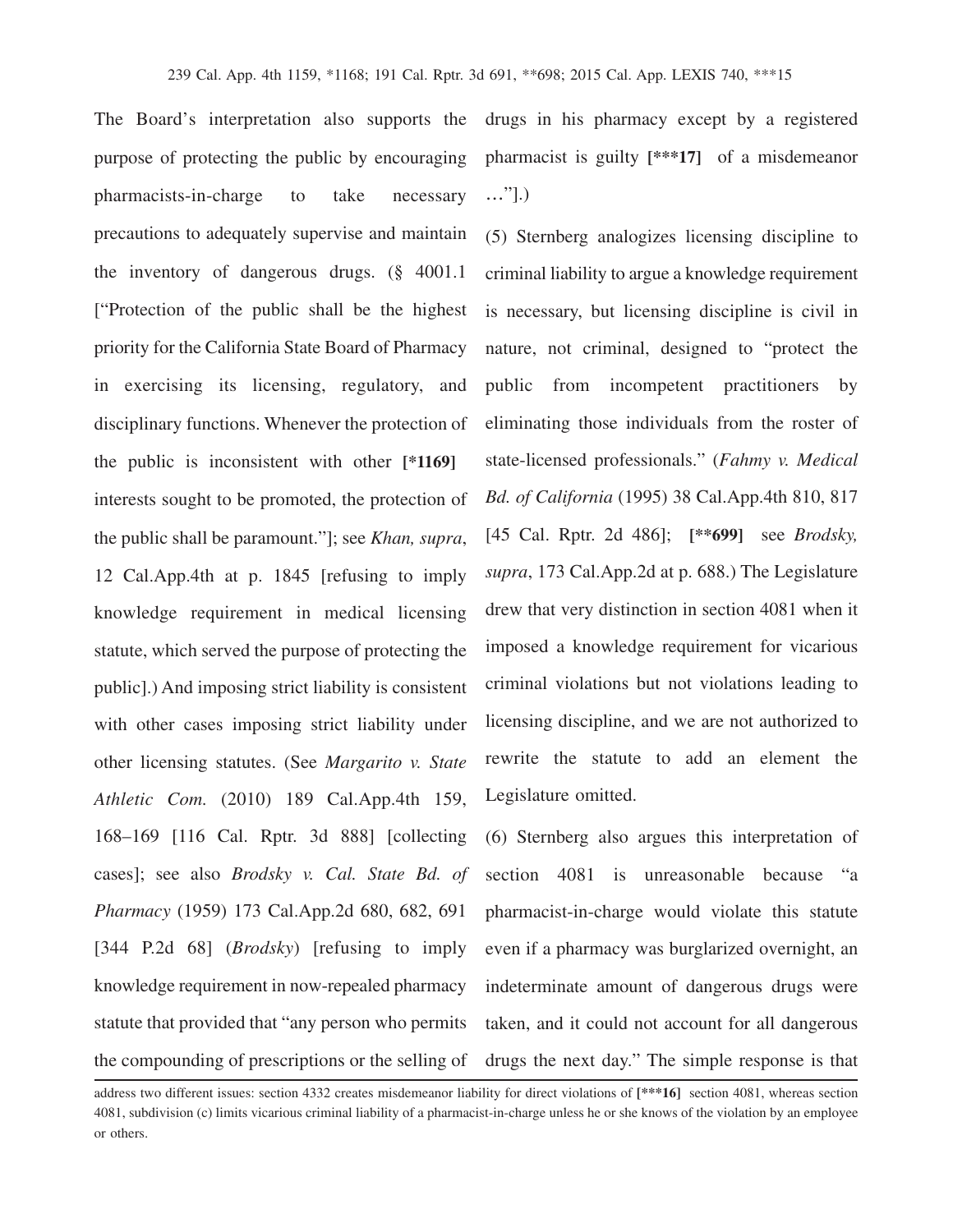Hurtado did not burglarize the Target pharmacy overnight, but took advantage of Sternberg's inadequate inventory procedures to steal a massive quantity of Norco over an 18-month period. But even if a pharmacy is burglarized as in Sternberg's hypothetical, section 4081 requires the pharmacist-in-charge **[\*\*\*18]** to maintain an inventory of dangerous drugs, so if he or she is unable to account for what was stolen, it would not be unreasonable to subject him or her to licensing discipline.

(7) Finally, Sternberg argues for the first time in his reply brief that the issue is not whether section 4081 contains a knowledge requirement, but whether he could have violated section 4081 at all if he had no way to know his inventory was inaccurate. There are several problems with this argument. First, it simply begs the question of whether section 4081 contains a **[\*1170]** knowledge requirement. Second, as we discuss below, there was substantial evidence that Sternberg's policy and procedural failures allowed Hurtado to steal the Norco, so it is not accurate to say he had no way to know her theft was possible and his inventory was inaccurate. Third, his interpretation of what constitutes a violation of section 4081, subdivision (a) is incorrect. The term "current inventory" in section 4081 is defined

to "include complete accountability for all dangerous drugs handled by every licensee enumerated in Sections 4081 and 4332." (Cal. Code Regs., tit. 16, § 1718.) The phrase "handled by every licensee" could certainly encompass Hurtado secretly ordering and receiving the Norco at the pharmacy under Sternberg's supervision, even if she concealed **[\*\*\*19]** her actions. (8) Thus, the Board properly interpreted section 4081 to hold Sternberg strictly liable for violations leading to licensing discipline.

### 3. *Sufficiency of the Evidence*

Sternberg argues two points with regard to the evidence: first, insufficient evidence supported the fifth cause for discipline for his failure to maintain the pharmacy's physical facilities in violation of California Code of Regulations, title 16, section 1714, subdivision (b), and second, no evidence supported the sixth cause for discipline for his failure to secure the prescription department in violation of California Code of Regulations, title 16, section 1714, subdivision (d), because there was no evidence he was required to supervise the unpacking of drug deliveries or conduct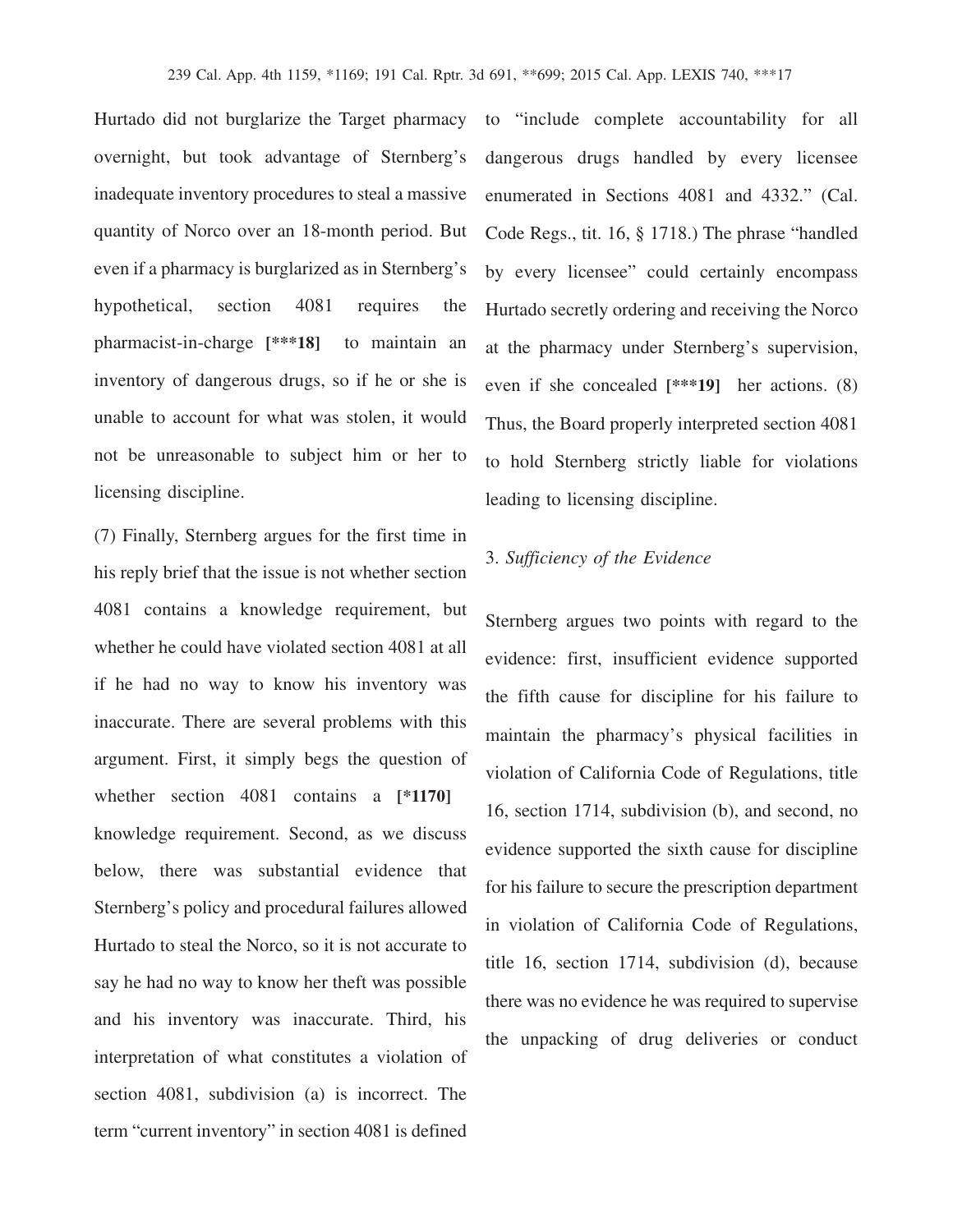random invoice audits.<sup>6</sup> Although the Board's decision contained errors, we find sufficient evidence supported its findings.

As relevant to the fifth cause for discipline, California Code of Regulations, title 16, section 1714, subdivision (b) states, "Each pharmacy licensed by the board shall maintain its facilities, space, fixtures, **[\*\*700]** and equipment so that drugs are safely and properly prepared, maintained, secured and distributed. **[\*\*\*20]** The pharmacy shall be of sufficient size and unobstructed area to accommodate the safe practice of pharmacy." The Board found Sternberg violated this provision because he "was responsible for ensuring that the pharmacy maintained and secured its drugs from diversion and theft," and the evidence showed he "failed to secure the drugs that were being delivered to the pharmacy. There was no evidence that the pharmacy's facility, space, fixtures, or equipment were maintained in any way to prevent the thefts in this case, such as the use of locked cabinets or drawers for Schedule II or III drugs." **[\*1171]**

We agree with Sternberg that the Board's statement that there was no evidence the pharmacy facility was properly maintained incorrectly suggested

Sternberg bore the burden of proof, when the burden was on the Board to prove a lack of maintenance by clear and convincing evidence. (*Ettinger v. Board of Medical Quality Assurance* (1982) 135 [Cal.App.3d](https://Cal.App.3d) 853, 856 [185 Cal. Rptr. 601].) Nor was there any evidence that the physical measures suggested by the Board, such as locked cabinets or drawers, would have done anything to prevent Hurtado's theft. She created a scheme by which the Norco she ordered would have never made its way into a locked cabinet or drawer—she intercepted it when it was delivered, **[\*\*\*21]** hid it in the storeroom, and then took it to her car when she was unsupervised. Sternberg's policy and procedural failures, such as his lack of control over deliveries and invoices, did not show he failed to maintain the pharmacy's "facilities, space, fixtures, and equipment" to prevent the theft.

(9) But we interpret licensing statutes broadly (*Hughes v. Board of Architectural Examiners* (1998) 17 Cal.4th 763, 786 [72 Cal. Rptr. 2d 624, 952 P.2d 641]), and we think the terms "facilities" and "equipment" could be reasonably read to include the pharmacy's phone ordering system. As the Board found, anyone with the passcode could place orders for drugs over the phone, and

<sup>6</sup> The Board argues we may not review Sternberg's evidentiary challenges because he did not provide the administrative record on appeal. We have obtained and reviewed the administrative record, however, so the Board's contention is moot.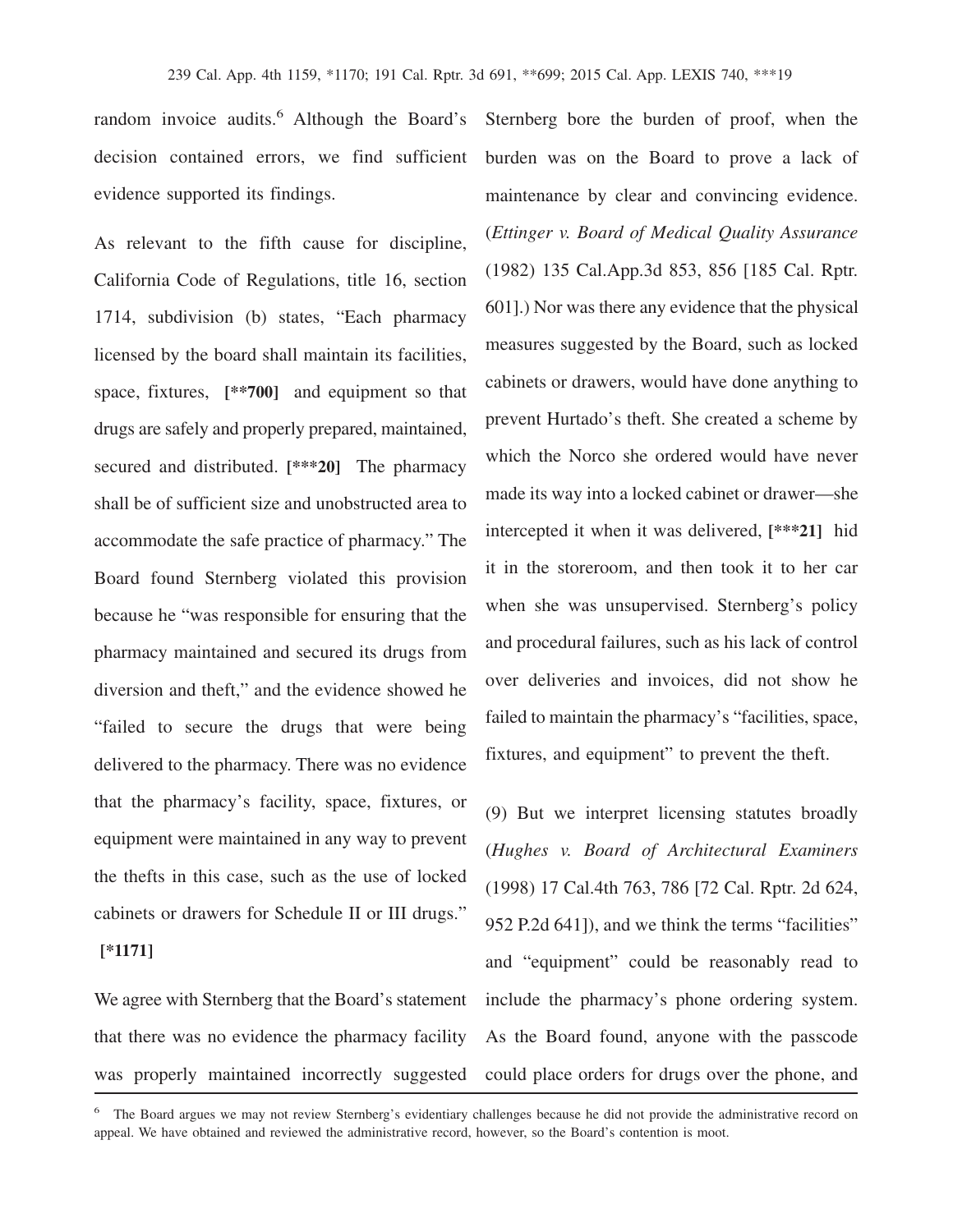Sternberg gave Hurtado unrestricted access to that code, which she used to place orders from her home and which Sternberg failed to audit. Had Sternberg restricted access to the passcode or put in place measures to ensure employees placed orders only through the pharmacy's phone system, he could have averted Hurtado's theft. This evidence sufficiently supported the Board's conclusion that Sternberg violated California Code of Regulations, title 16, section 1714, subdivision (b).

As for the sixth ground for discipline, California Code of Regulations, title 16, section 1714, subdivision (d) states, "Each pharmacist while on duty shall be responsible for the security of the prescription department, including provisions for effective control against theft or diversion of **[\*\*\*22]** dangerous drugs and devices, and records for such drugs and devices. Possession of a key to the pharmacy where dangerous drugs and controlled substances are stored shall be restricted to a pharmacist." The Board found Sternberg implemented no controls to prevent theft based on the lax oversight of the phone ordering system, the failures in accepting deliveries and handling invoices, the lack of supervision when the pharmacist was on break, and the failure to conduct random checks of deliveries and invoices.

Sternberg contends no evidence supported the Board's finding that Hurtado's theft was due to his failure to randomly check invoices or lock up dangerous **[\*1172]** drugs. As noted above, we agree there was no evidence locking up dangerous drugs would have averted Hurtado's theft, but we disagree there was no evidence Sternberg **[\*\*701]** could have implemented other procedures to avert the theft. As the Board found, had Sternberg conducted random checks of the containers he and his staff were signing for, he could have uncovered the theft sooner, and his failure to do so "allowed Hurtado the opportunity to destroy any paper evidence that might have alerted [Sternberg] to her thefts." Also, had he exercised **[\*\*\*23]** any sort of review or oversight of the delivery invoices, Hurtado would have been unable to simply destroy them to cover up her Norco orders. Hurtado was also permitted to sign for three Norco deliveries in violation of the law and of a policy that only pharmacists could sign for deliveries. Sternberg offered no evidence of how that policy was implemented.

Sternberg also contends there was no evidence he had the duties to "perform some random audits of drug deliveries that he signed for, conduct checks of his staff's work, and actively participate in checking inventory as well as the drugs delivered